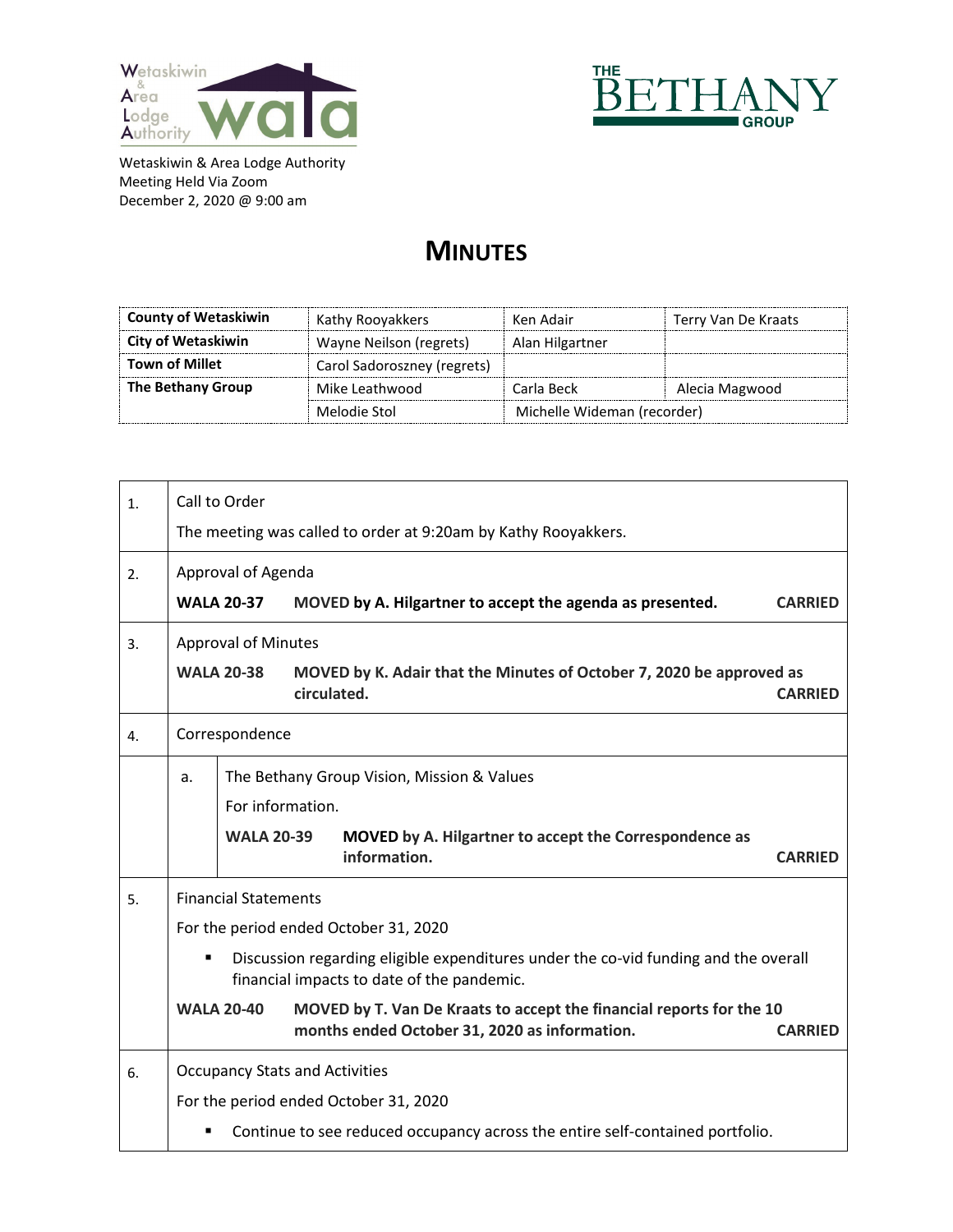



Wetaskiwin & Area Lodge Authority Meeting Held Via Zoom December 2, 2020 @ 9:00 am

|    | <b>WALA 20-41</b><br>MOVED by A. Hilgartner to accept the occupancy report as information.<br><b>CARRIED</b> |                                                                                                                                                                                                                                                               |                                                                                                                                                                                                                                              |                |  |  |
|----|--------------------------------------------------------------------------------------------------------------|---------------------------------------------------------------------------------------------------------------------------------------------------------------------------------------------------------------------------------------------------------------|----------------------------------------------------------------------------------------------------------------------------------------------------------------------------------------------------------------------------------------------|----------------|--|--|
| 7. |                                                                                                              | <b>New Business</b>                                                                                                                                                                                                                                           |                                                                                                                                                                                                                                              |                |  |  |
|    | a.                                                                                                           | Budget 2021<br>Review of budget package and assumption notes. With no deficit projected, are<br>recommending no increase to lodge accommodation fees, no change to TBG<br>Management Fees, no COLA allowance for staff and no change to municipal requisition |                                                                                                                                                                                                                                              |                |  |  |
|    |                                                                                                              |                                                                                                                                                                                                                                                               |                                                                                                                                                                                                                                              |                |  |  |
|    |                                                                                                              | <b>WALA 20-42</b>                                                                                                                                                                                                                                             | MOVED by A. Hilgartner to adopt the 2021 Budget as presented with<br>requisition to remain at \$875,000.                                                                                                                                     | <b>CARRIED</b> |  |  |
|    | b.                                                                                                           | 2020 GST Write-Offs                                                                                                                                                                                                                                           |                                                                                                                                                                                                                                              |                |  |  |
|    |                                                                                                              | Review of memo requesting Board approval for GST rebates that were disallowed to be<br>written off.                                                                                                                                                           |                                                                                                                                                                                                                                              |                |  |  |
|    |                                                                                                              | <b>WALA 20-43</b>                                                                                                                                                                                                                                             | MOVED by K. Adair to approve write-offs of \$12,424.14.                                                                                                                                                                                      | <b>CARRIED</b> |  |  |
|    | Covid-19 Update - Communications Plan<br>$C_{\star}$                                                         |                                                                                                                                                                                                                                                               |                                                                                                                                                                                                                                              |                |  |  |
|    |                                                                                                              | An update was provided by Carla Beck on the one positive co-vid case at Peace Hills<br>Lodge, as well as The Bethany Group's outbreak at Rosealta Lodge in Camrose.                                                                                           |                                                                                                                                                                                                                                              |                |  |  |
|    |                                                                                                              | <b>WALA 20-44</b>                                                                                                                                                                                                                                             | MOVED by T. Van De Kraats to accept the Co-vid Update as<br>information.                                                                                                                                                                     | <b>CARRIED</b> |  |  |
|    | d.                                                                                                           | <b>CEO Transition</b>                                                                                                                                                                                                                                         |                                                                                                                                                                                                                                              |                |  |  |
|    |                                                                                                              |                                                                                                                                                                                                                                                               | Mike Leathwood has announced his retirement for early spring 2021. Carla Beck has<br>accepted the role of Interim CEO, to guide the organization through the transition.<br>Thanks were expressed to Mike for his time spent with the Board. |                |  |  |
|    |                                                                                                              | <b>WALA 20-45</b>                                                                                                                                                                                                                                             | MOVED by A. Hilgartner to accept the CEO Transition as information.                                                                                                                                                                          | <b>CARRIED</b> |  |  |
| 8. |                                                                                                              | Old Business                                                                                                                                                                                                                                                  |                                                                                                                                                                                                                                              |                |  |  |
| a. |                                                                                                              |                                                                                                                                                                                                                                                               | West Pine Lodge Community Survey                                                                                                                                                                                                             |                |  |  |
|    |                                                                                                              | Discussion regarding an overall marketing plan for the lodge - the survey will be tabled<br>and revisited once co-vid has eased.                                                                                                                              |                                                                                                                                                                                                                                              |                |  |  |
|    |                                                                                                              | <b>WALA 20-46</b>                                                                                                                                                                                                                                             | MOVED by K. Adair to accept the West Pine Lodge Community Survey<br>as information.                                                                                                                                                          | <b>CARRIED</b> |  |  |